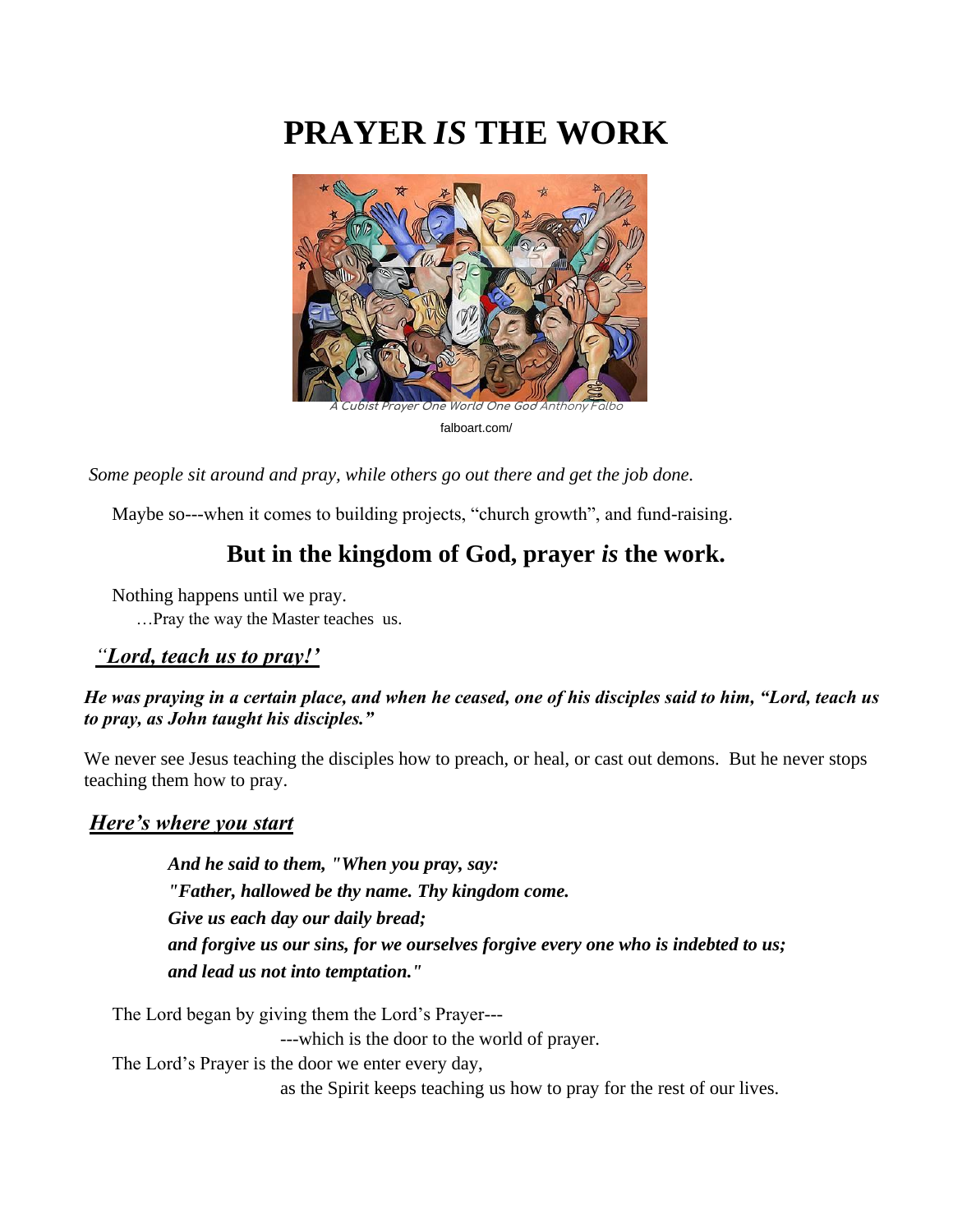### *Intercession---where prayer becomes work*



*A Prayer from the Heart Anthony Falbo*

#### *And he said to them, "Which of you who has a friend will go to him at midnight and say to him, `Friend, lend me three loaves; for a friend of mine has arrived on a journey, and I have nothing to set before him'…."*

God keeps sending people to us who need what we are powerless to give them.

Like the friend pounding on his neighbor's door at midnight, we turn to God and cry for help.

*"Lord God, my hands are empty! Give me what I need to help this person!"*

So why doesn't God respond? How come nothing happens?

*…."And he will answer from within, 'Do not bother me; the door is now shut, and my children are with me in bed; I cannot get up and give you anything'.*

*I tell you, though he will not get up and give him anything because he is his friend, yet because of his importunity he will rise and give him whatever he needs."*

This kind of prayer is rarely answered in an instant. It takes tenacity and discipline.

It takes faith.

*"And I tell you, Ask, and it will be given you; seek, and you will find; knock, and it will be opened to you.*

*For every one who asks receives, and he who seeks finds, and to him who knocks it will be opened.*

*What father among you, if his son asks for a fish, will instead of a fish give him a serpent; or if he asks for an egg, will give him a scorpion?"*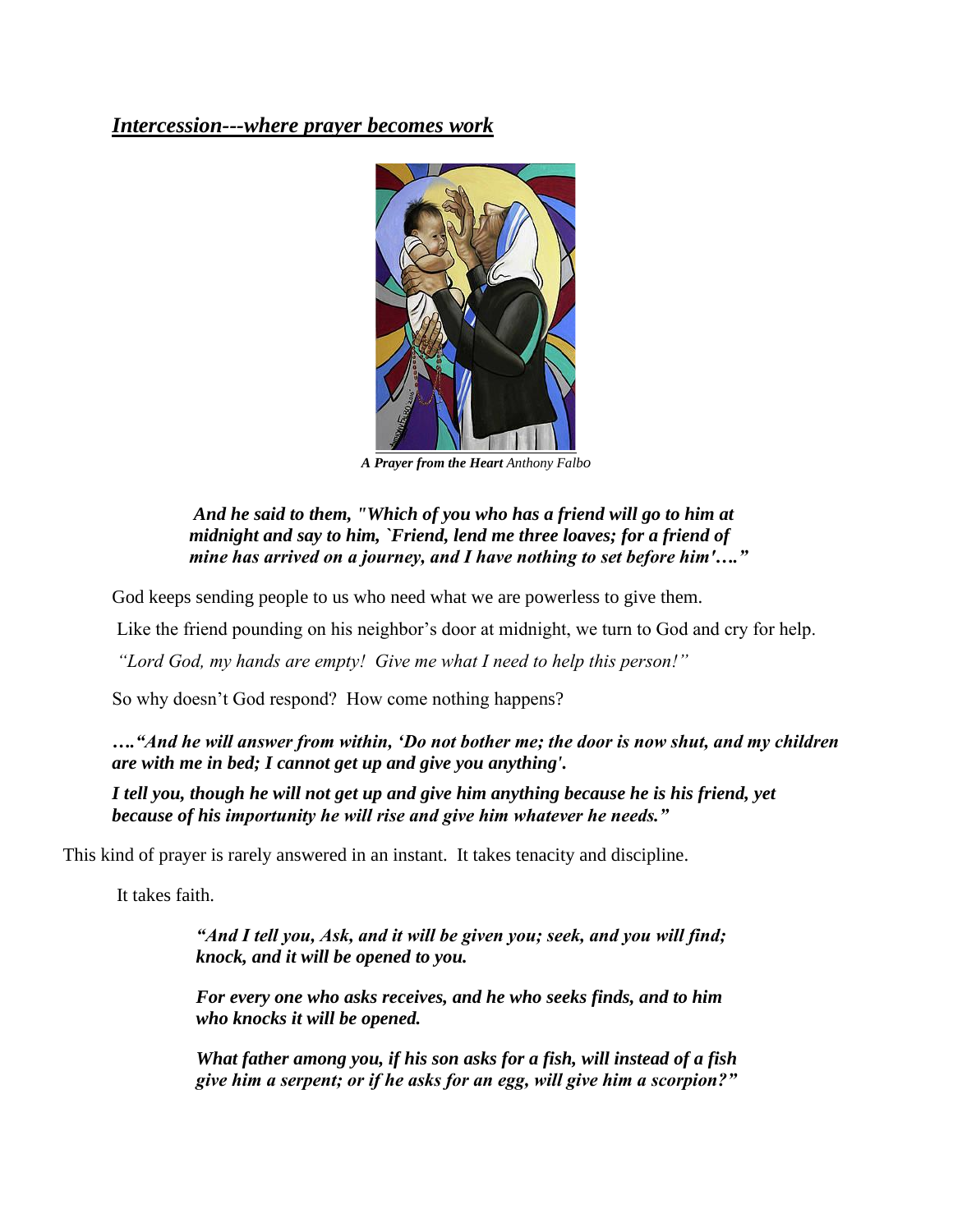# **Child-like faith. Confidence that the Father will answer.**

Don't slink away with a pout. Keep pounding on the door of heaven!

"*If you then, who are evil, know how to give good gifts to your children, how much more will the heavenly Father give the Holy Spirit to those who ask him!" Luke 11:1-13* 

The help we need, the *only* help we need, is the Holy Spirit of God.

We cry out for the Holy Spirit, not so we can see visions and perform signs and wonders or drift into ecstasy.

We cry out for the Holy Spirit so we can pray!

The Holy Spirit is the one who teaches us to pray, helps us to pray, and even prays with us!

*Likewise the Spirit helps us in our weakness; for we do not know how to pray as we ought, but the Spirit himself intercedes for us with sighs too deep for words.*

*And he who searches the hearts of men knows what is the mind of the Spirit, because the Spirit intercedes for the saints according to the will* 

*Romans 8:26-27*

Prayer is not preparation for the work.

Prayer is not support for the work.



Garden of Prayer Anthony Falbo

# **Prayer IS the work!**

The outcome of our thanksgiving and praise and faithful listening to the voice of the Lord, is the work of intercession.